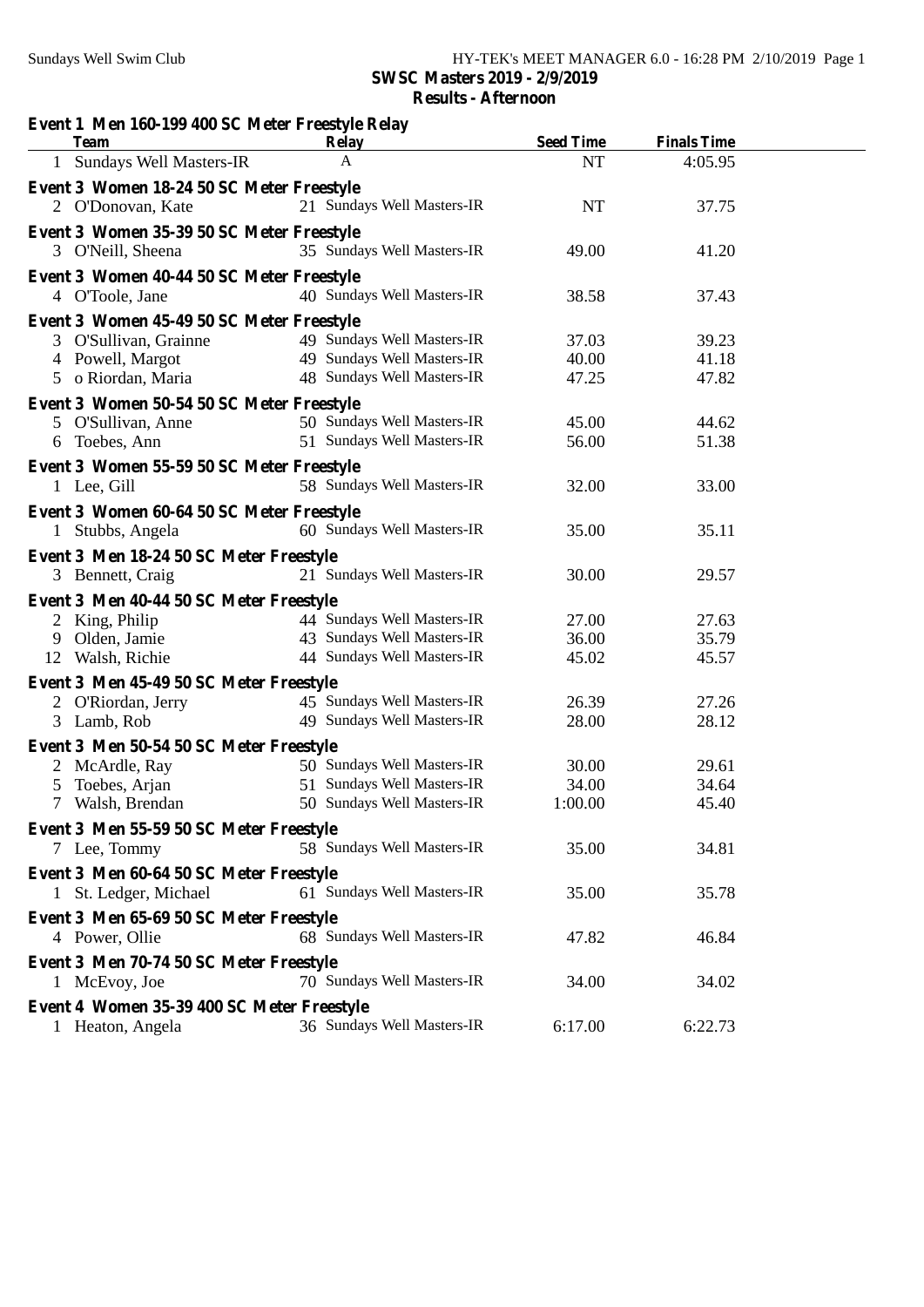| Event 4 Women 50-54 400 SC Meter Freestyle<br>1 Breen, Oonagh | 53 Sundays Well Masters-IR | 7:40.00 | 7:14.27 |  |
|---------------------------------------------------------------|----------------------------|---------|---------|--|
| Event 4 Men 35-39 400 SC Meter Freestyle                      |                            |         |         |  |
| 2 Dwyer, Owen                                                 | 37 Sundays Well Masters-IR | 5:13.00 | 5:08.33 |  |
| Event 4 Men 40-44 400 SC Meter Freestyle                      |                            |         |         |  |
| 3 Olden, Jamie                                                | 43 Sundays Well Masters-IR | 7:00.00 | 6:21.25 |  |
| Event 4 Men 45-49 400 SC Meter Freestyle<br>1 Powell, Andrew  | 48 Sundays Well Masters-IR | 5:58.00 | 6:04.51 |  |
| Event 4 Men 50-54 400 SC Meter Freestyle                      |                            |         |         |  |
| 3 Walsh, Brian                                                | 53 Sundays Well Masters-IR | 6:45.00 | 6:36.58 |  |
| Event 5 Women 35-39 50 SC Meter Breaststroke                  |                            |         |         |  |
| 3 O'Neill, Sheena                                             | 35 Sundays Well Masters-IR | 54.00   | 52.61   |  |
| Event 5 Women 45-49 50 SC Meter Breaststroke                  |                            |         |         |  |
| 2 O'Sullivan, Grainne                                         | 49 Sundays Well Masters-IR | 50.00   | 50.76   |  |
| 3 Powell, Margot                                              | 49 Sundays Well Masters-IR | 55.00   | 54.35   |  |
| Event 5 Women 50-54 50 SC Meter Breaststroke                  |                            |         |         |  |
| 2 O'Sullivan, Anne                                            | 50 Sundays Well Masters-IR | 52.00   | 51.32   |  |
| 5 Toebes, Ann                                                 | 51 Sundays Well Masters-IR | 1:03.00 | 59.82   |  |
| Event 5 Women 60-64 50 SC Meter Breaststroke                  |                            |         |         |  |
| 1 Stubbs, Angela                                              | 60 Sundays Well Masters-IR | 44.00   | 47.46   |  |
| Event 5 Men 18-24 50 SC Meter Breaststroke                    |                            |         |         |  |
| 1 Bennett, Craig                                              | 21 Sundays Well Masters-IR | 43.00   | 40.66   |  |
|                                                               |                            |         |         |  |
| Event 5 Men 40-44 50 SC Meter Breaststroke<br>1 King, Philip  | 44 Sundays Well Masters-IR | 34.00   | 34.25   |  |
| 4 Walsh, Richie                                               | 44 Sundays Well Masters-IR | 48.00   | 51.42   |  |
| Event 5 Men 45-49 50 SC Meter Breaststroke                    |                            |         |         |  |
| 1 O'Riordan, Jerry                                            | 45 Sundays Well Masters-IR | 33.78   | 34.94   |  |
| 3 Lamb, Rob                                                   | 49 Sundays Well Masters-IR | 36.00   | 37.21   |  |
|                                                               |                            |         |         |  |
| Event 5 Men 50-54 50 SC Meter Breaststroke<br>1 McArdle, Ray  | 50 Sundays Well Masters-IR | 37.00   | 36.20   |  |
| Toebes, Arjan<br>3                                            | 51 Sundays Well Masters-IR | 43.00   | 43.16   |  |
| 4 Walsh, Brian                                                | 53 Sundays Well Masters-IR | 45.00   | 44.00   |  |
| 5 Walsh, Brendan                                              | 50 Sundays Well Masters-IR | 1:20.00 | 1:02.57 |  |
| Event 5 Men 55-59 50 SC Meter Breaststroke                    |                            |         |         |  |
| 3 Lee, Tommy                                                  | 58 Sundays Well Masters-IR | 44.00   | 43.75   |  |
| Event 5 Men 60-64 50 SC Meter Breaststroke                    |                            |         |         |  |
| 1 St. Ledger, Michael                                         | 61 Sundays Well Masters-IR | 43.00   | 43.45   |  |
| Event 5 Men 65-69 50 SC Meter Breaststroke                    |                            |         |         |  |
| 1 Power, Ollie                                                | 68 Sundays Well Masters-IR | 53.17   | 55.97   |  |
| Event 5 Men 70-74 50 SC Meter Breaststroke                    |                            |         |         |  |
| 1 McEvoy, Joe                                                 | 70 Sundays Well Masters-IR | 45.00   | 44.15   |  |
| Event 6 Women 40-44 200 SC Meter Freestyle                    | 40 Sundays Well Masters-IR |         |         |  |
| 2 O'Toole, Jane                                               |                            | 3:00.00 | 3:00.80 |  |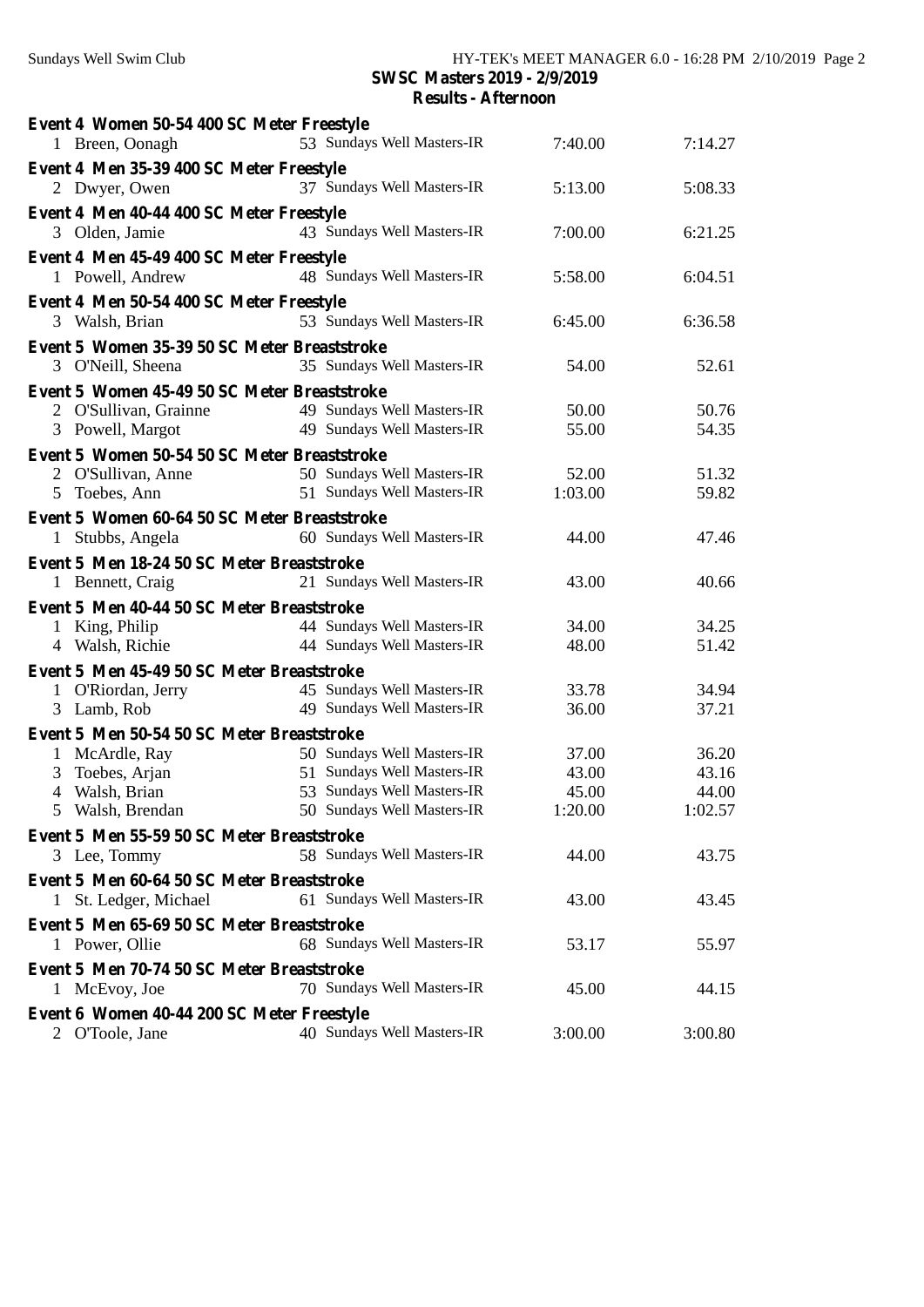| Event 6 Women 50-54 200 SC Meter Freestyle<br>1 Breen, Oonagh | 53 Sundays Well Masters-IR | 3:24.40   | 3:26.94 |  |  |
|---------------------------------------------------------------|----------------------------|-----------|---------|--|--|
| Event 6 Men 45-49 200 SC Meter Freestyle                      |                            |           |         |  |  |
| 2 Powell, Andrew                                              | 48 Sundays Well Masters-IR | 2:47.00   | 2:55.61 |  |  |
| Event 6 Men 50-54 200 SC Meter Freestyle                      |                            |           |         |  |  |
| 1 O Brien, Eoin                                               | 53 Sundays Well Masters    | <b>NT</b> | 2:56.75 |  |  |
| Event 7 Men 40-44 200 SC Meter Breaststroke                   |                            |           |         |  |  |
| 2 Walsh, Richie                                               | 44 Sundays Well Masters-IR | 3:55.02   | 4:15.33 |  |  |
| Event 8 Women 35-39 50 SC Meter Backstroke                    |                            |           |         |  |  |
| 3 Heaton, Angela                                              | 36 Sundays Well Masters-IR | 44.00     | 42.95   |  |  |
| Event 8 Women 45-49 50 SC Meter Backstroke                    |                            |           |         |  |  |
| 1 Powell, Margot                                              | 49 Sundays Well Masters-IR | 43.00     | 44.18   |  |  |
| Event 8 Women 50-54 50 SC Meter Backstroke                    |                            |           |         |  |  |
| 4 O'Sullivan, Anne                                            | 50 Sundays Well Masters-IR | 53.00     | 52.78   |  |  |
| Event 8 Women 55-59 50 SC Meter Backstroke                    |                            |           |         |  |  |
| 1 Lee, Gill                                                   | 58 Sundays Well Masters-IR | 38.00     | 38.96   |  |  |
| Event 8 Women 60-64 50 SC Meter Backstroke                    |                            |           |         |  |  |
| 1 Stubbs, Angela                                              | 60 Sundays Well Masters-IR | 41.00     | 42.07   |  |  |
| Event 8 Men 18-24 50 SC Meter Backstroke                      |                            |           |         |  |  |
| 3 Bennett, Craig                                              | 21 Sundays Well Masters-IR | 36.00     | 35.89   |  |  |
| Event 8 Men 40-44 50 SC Meter Backstroke                      |                            |           |         |  |  |
| 2 King, Philip                                                | 44 Sundays Well Masters-IR | 34.00     | 35.82   |  |  |
| Event 8 Men 45-49 50 SC Meter Backstroke                      |                            |           |         |  |  |
| 2 O'Riordan, Jerry                                            | 45 Sundays Well Masters-IR | 35.00     | 35.65   |  |  |
| 3 Lamb, Rob                                                   | 49 Sundays Well Masters-IR | 34.00     | 37.32   |  |  |
| Event 8 Men 50-54 50 SC Meter Backstroke                      |                            |           |         |  |  |
| 1 McArdle, Ray                                                | 50 Sundays Well Masters-IR | 38.00     | 37.82   |  |  |
| 2 Toebes, Arjan                                               | 51 Sundays Well Masters-IR | 40.00     | 40.97   |  |  |
| Event 8 Men 70-74 50 SC Meter Backstroke                      |                            |           |         |  |  |
| 1 McEvoy, Joe                                                 | 70 Sundays Well Masters-IR | 44.00     | 44.11   |  |  |
| Event 9 Women 35-39 100 SC Meter IM                           |                            |           |         |  |  |
| 1 O'Neill, Sheena                                             | 35 Sundays Well Masters-IR | 1:58.00   | 1:45.34 |  |  |
| Event 9 Women 45-49 100 SC Meter IM                           |                            |           |         |  |  |
| 3 O'Sullivan, Grainne                                         | 49 Sundays Well Masters-IR | 1:39.00   | 1:47.03 |  |  |
| Event 9 Women 50-54 100 SC Meter IM                           |                            |           |         |  |  |
| 2 O'Sullivan, Anne                                            | 50 Sundays Well Masters-IR | NT        | 1:53.84 |  |  |
| Event 9 Men 18-24 100 SC Meter IM                             |                            |           |         |  |  |
| 1 Bennett, Craig                                              | 21 Sundays Well Masters-IR | 1:18.00   | 1:19.56 |  |  |
| Event 9 Men 50-54 100 SC Meter IM                             |                            |           |         |  |  |
| 3 Toebes, Arjan                                               | 51 Sundays Well Masters-IR | 1:27.00   | 1:27.38 |  |  |
| 4 Walsh, Brian                                                | 53 Sundays Well Masters-IR | 1:40.00   | 1:37.63 |  |  |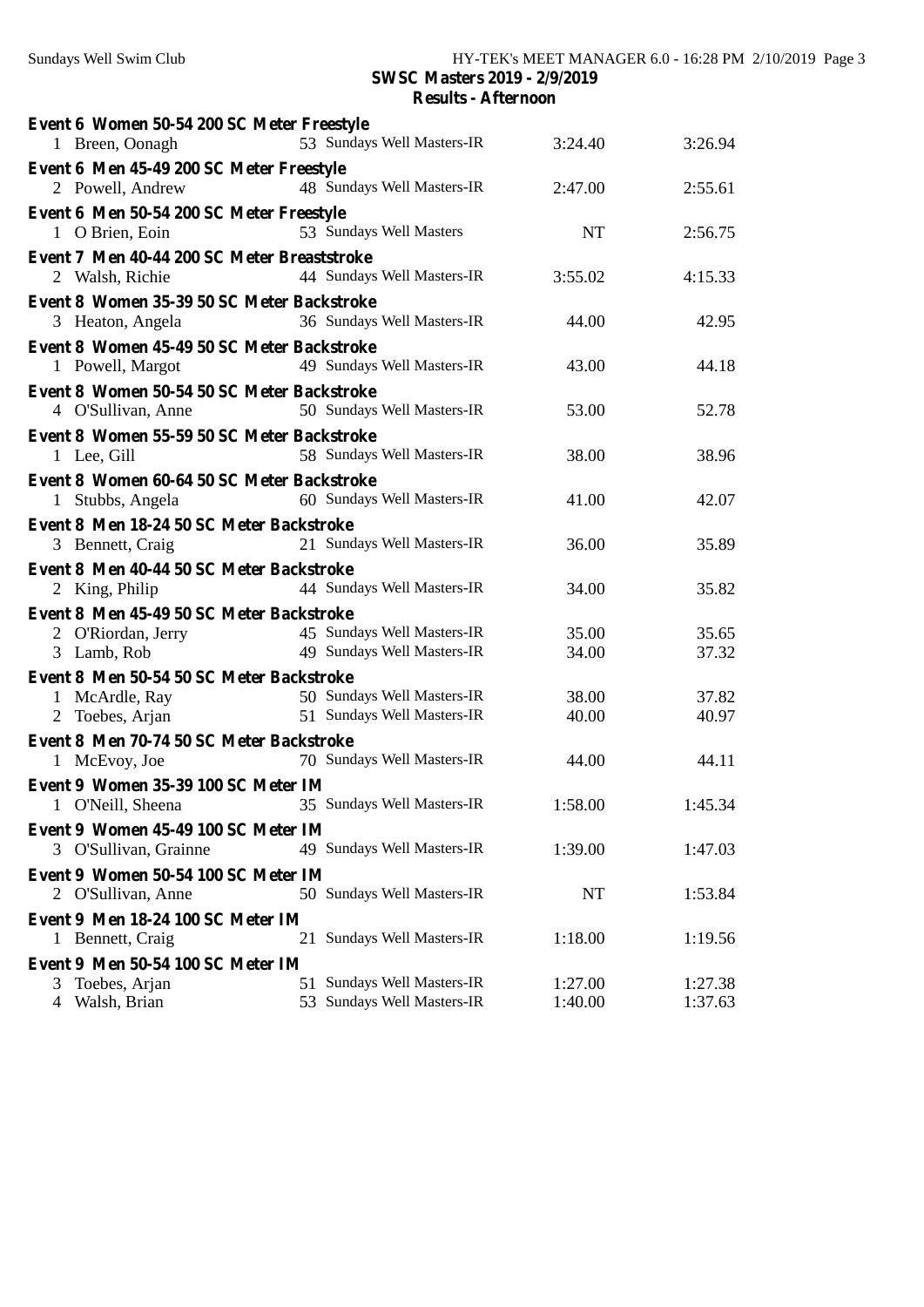| Event 9 Men 55-59 100 SC Meter IM           |                            |           |         |  |
|---------------------------------------------|----------------------------|-----------|---------|--|
| 1 Lee, Tommy                                | 58 Sundays Well Masters-IR | 1:30.00   | 1:29.09 |  |
| Event 9 Men 70-74 100 SC Meter IM           | 70 Sundays Well Masters-IR |           |         |  |
| 1 McEvoy, Joe                               |                            | 1:31.00   | 1:30.07 |  |
| Event 10 Women 18-24 100 SC Meter Freestyle |                            |           |         |  |
| 1 O'Donovan, Kate                           | 21 Sundays Well Masters-IR | <b>NT</b> | 1:31.09 |  |
| Event 10 Women 40-44 100 SC Meter Freestyle |                            |           |         |  |
| 2 O'Toole, Jane                             | 40 Sundays Well Masters-IR | 1:25.00   | 1:21.75 |  |
| Event 10 Women 45-49 100 SC Meter Freestyle |                            |           |         |  |
| 2 o Riordan, Maria                          | 48 Sundays Well Masters-IR | 1:54.37   | 1:54.95 |  |
| Event 10 Women 55-59 100 SC Meter Freestyle |                            |           |         |  |
| 1 Lee, Gill                                 | 58 Sundays Well Masters-IR | 1:12.00   | 1:13.35 |  |
| Event 10 Men 18-24 100 SC Meter Freestyle   |                            |           |         |  |
| 3 Bennett, Craig                            | 21 Sundays Well Masters-IR | 1:06.00   | 1:10.27 |  |
| Event 10 Men 35-39 100 SC Meter Freestyle   |                            |           |         |  |
| --- Dwyer, Owen                             | 37 Sundays Well Masters-IR | 1:04.00   | DQ      |  |
| Event 10 Men 40-44 100 SC Meter Freestyle   |                            |           |         |  |
| 7 Olden, Jamie                              | 43 Sundays Well Masters-IR | 1:39.00   | 1:20.36 |  |
| Event 10 Men 50-54 100 SC Meter Freestyle   |                            |           |         |  |
| 3 O Brien, Eoin                             | 53 Sundays Well Masters    | <b>NT</b> | 1:12.59 |  |
| Event 11 Women 18-24 50 SC Meter Butterfly  |                            |           |         |  |
| 1 O'Donovan, Kate                           | 21 Sundays Well Masters-IR | <b>NT</b> | 48.84   |  |
| Event 11 Women 45-49 50 SC Meter Butterfly  |                            |           |         |  |
| 1 Powell, Margot                            | 49 Sundays Well Masters-IR | 42.00     | 43.00   |  |
| 3 o Riordan, Maria                          | 48 Sundays Well Masters-IR | 59.84     | 59.03   |  |
| Event 11 Women 60-64 50 SC Meter Butterfly  |                            |           |         |  |
| 1 Stubbs, Angela                            | 60 Sundays Well Masters-IR | 40.00     | 41.72   |  |
| Event 11 Men 18-24 50 SC Meter Butterfly    |                            |           |         |  |
| 3 Bennett, Craig                            | 21 Sundays Well Masters-IR | 35.00     | 34.21   |  |
| Event 11 Men 35-39 50 SC Meter Butterfly    |                            |           |         |  |
| 1 Dwyer, Owen                               | 37 Sundays Well Masters-IR | <b>NT</b> | 33.72   |  |
| Event 11 Men 40-44 50 SC Meter Butterfly    |                            |           |         |  |
| 1 King, Philip                              | 44 Sundays Well Masters-IR | 30.00     | 32.01   |  |
| Event 11 Men 45-49 50 SC Meter Butterfly    |                            |           |         |  |
| 2 Lamb, Rob                                 | 49 Sundays Well Masters-IR | 30.00     | 30.58   |  |
| O'Riordan, Jerry<br>3                       | 45 Sundays Well Masters-IR | 28.80     | 31.82   |  |
| 4 Powell, Andrew                            | 48 Sundays Well Masters-IR | 43.00     | 44.05   |  |
| Event 11 Men 50-54 50 SC Meter Butterfly    |                            |           |         |  |
| 2 McArdle, Ray                              | 50 Sundays Well Masters-IR | 33.00     | 33.69   |  |
| 4 Toebes, Arjan                             | 51 Sundays Well Masters-IR | 46.00     | 41.72   |  |
| Event 11 Men 70-74 50 SC Meter Butterfly    |                            |           |         |  |
| 2 McEvoy, Joe                               | 70 Sundays Well Masters-IR | 37.00     | 36.04   |  |